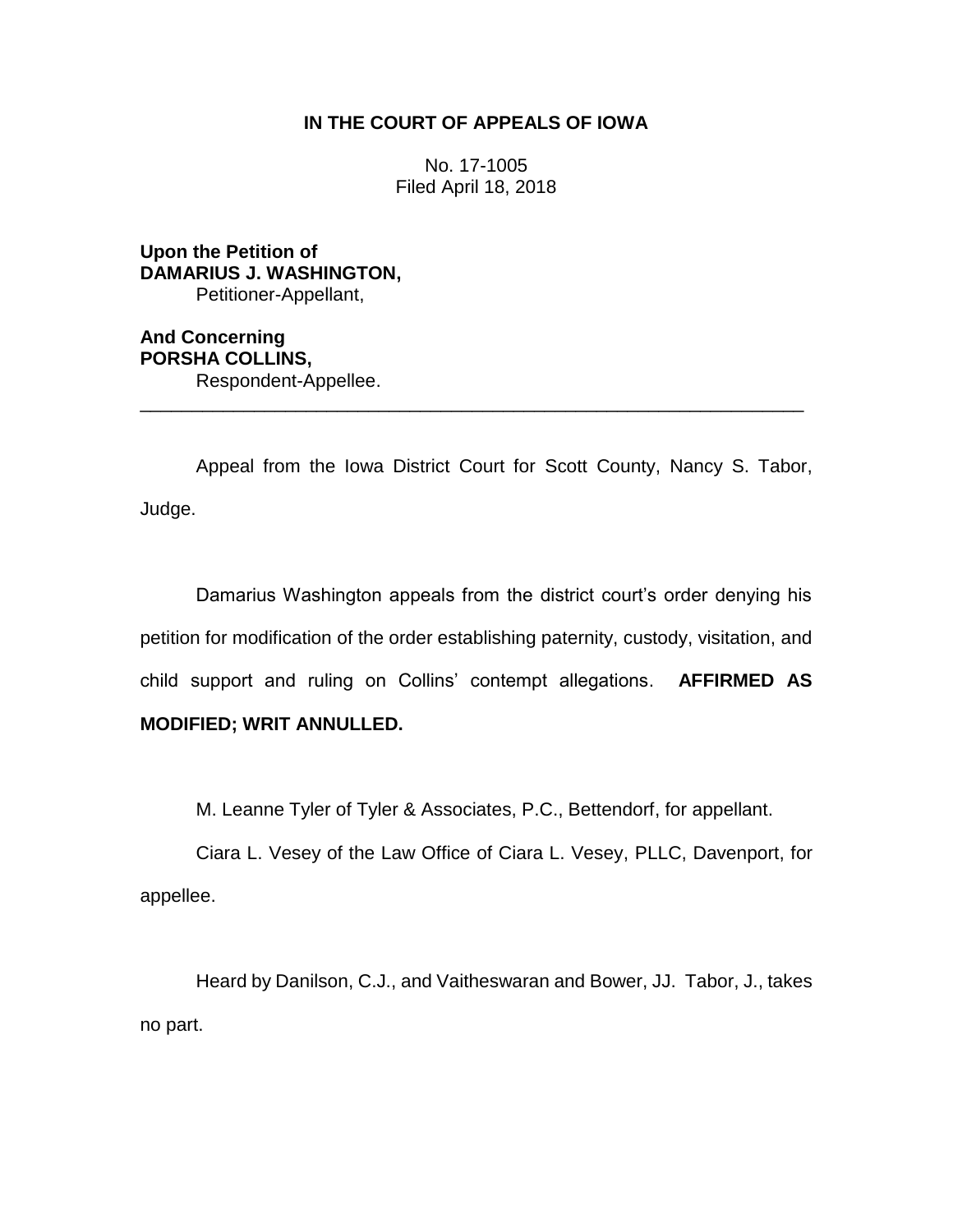# **DANILSON, Chief Judge.**

 $\overline{a}$ 

Damarius Washington appeals from the district court's order denying his application for modification of the order establishing paternity, custody, visitation, and child support of the parties' child, and ruling on Porsha Collins' contempt allegations. Washington asserts the court erred in determining there was not a substantial change in circumstances warranting modification of custody, finding Washington in contempt, ordering Washington to pay forty percent of his bonus to Collins for child support, and ordering Washington to pay Collins' trial attorney fees. Washington also contends the court engaged in "impermissible and unconstitutional racial stereotyping of an educated black male" throughout the proceedings. Both parties request appellate attorney fees.

We conclude the court properly reached its determination regarding the modification of physical care. We find the court's order respecting the portion of Washington's bonus to be paid for child support was not equitable and modify the provision accordingly. As to Washington's writ of certiorari,<sup>1</sup> we find the court properly found Washington in contempt for failure to maintain Z.'s health insurance but erred in finding contempt based on Washington's failure to provide notice for summer visitation. Because we find substantial evidence supporting one ground of Collins' application for rule to show cause, we annul the writ. We find no abuse of discretion in the district court's award of trial attorney fees and affirm. Washington is ordered to pay \$2500 of Collins' appellate attorney fees.

<sup>&</sup>lt;sup>1</sup> As we later explain, we treat Washington's appeal from the court's findings of contempt as a certiorari action.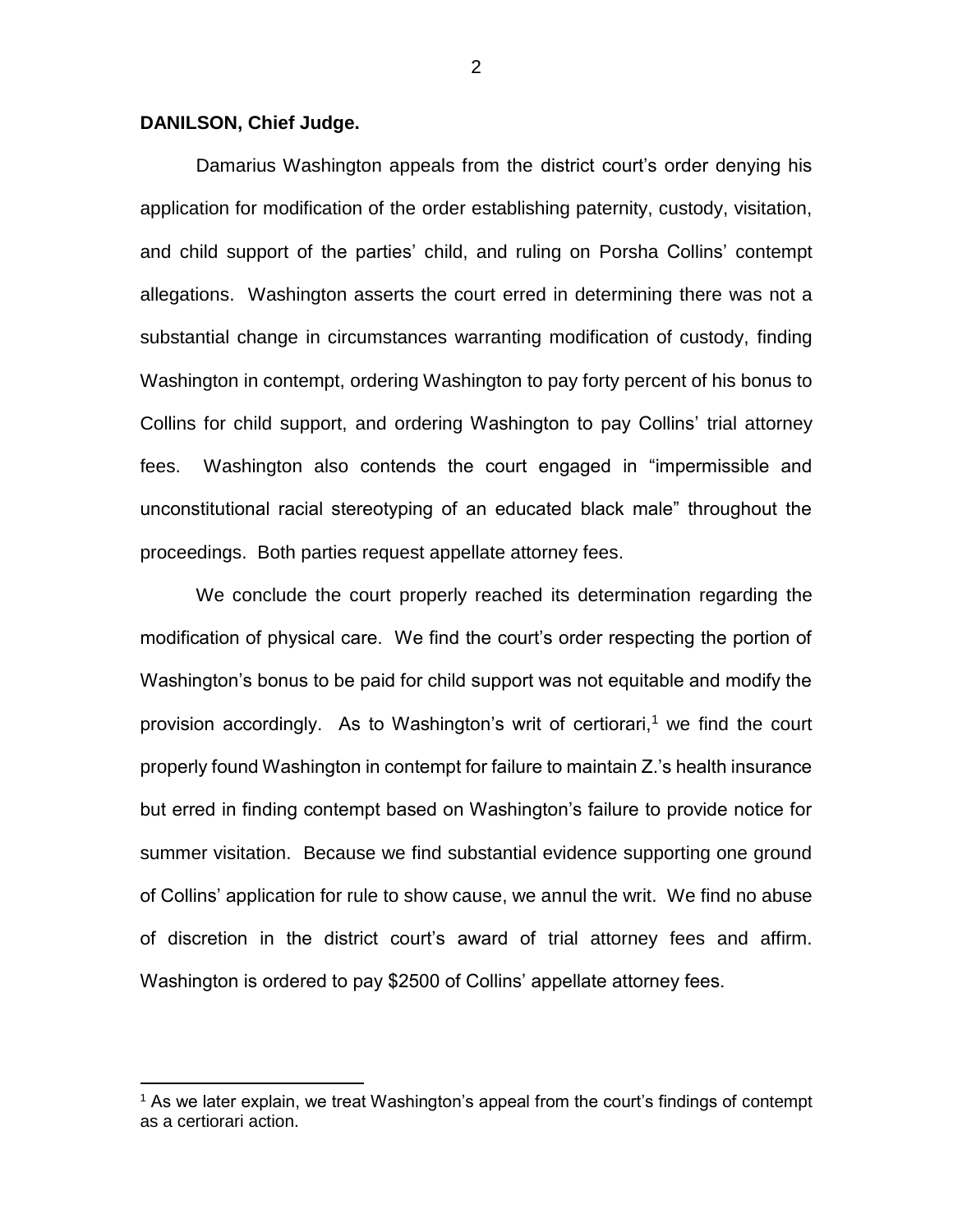## **I. Background Facts & Proceedings.**

Washington and Collins engaged in an approximately two-year relationship. Their child, Z., was born in November 2012. In February 2013, the parties reached an agreement as to custody, visitation, and child support, and the court entered an order on the petition to establish paternity, custody, visitation, child support, and related matters (paternity order) in accordance with the parties' agreement. The parties agreed Collins would have physical care of Z., and the parties would share legal custody. Washington was to have visitation with Z. every other weekend and for four one-week periods during the summer until Z. was three years old—at which time Washington would have summer visitation for two two-week periods. The paternity order expressly required Washington to provide Collins "with written notice of the dates he chooses for summer visitation no later than April 1st." The paternity order also provided Washington "shall have such other and further visitation as is agreed between the parties."

By both parties' accounts, they co-parented without serious issue under the provisions of the paternity order until 2016. As explained by the district court:

There was nothing filed in this case until the Child Support Recovery Unit [(CSRU)] became involved to enforce [Washington]'s child support obligation due to the child being on Title 19 services. The CSRU filed a notice of their services on May 9, 2016, and a wage withholding order on May 11, 2016.

Washington filed an application to modify the paternity order on June 20, 2016, seeking physical or shared care of Z. or extraordinary visitation. Also on June 20, Washington filed an application for rule to show cause asserting Collins had denied Washington summer visitation and "such other and further visitation" as contemplated by the paternity order. Washington also maintained Collins failed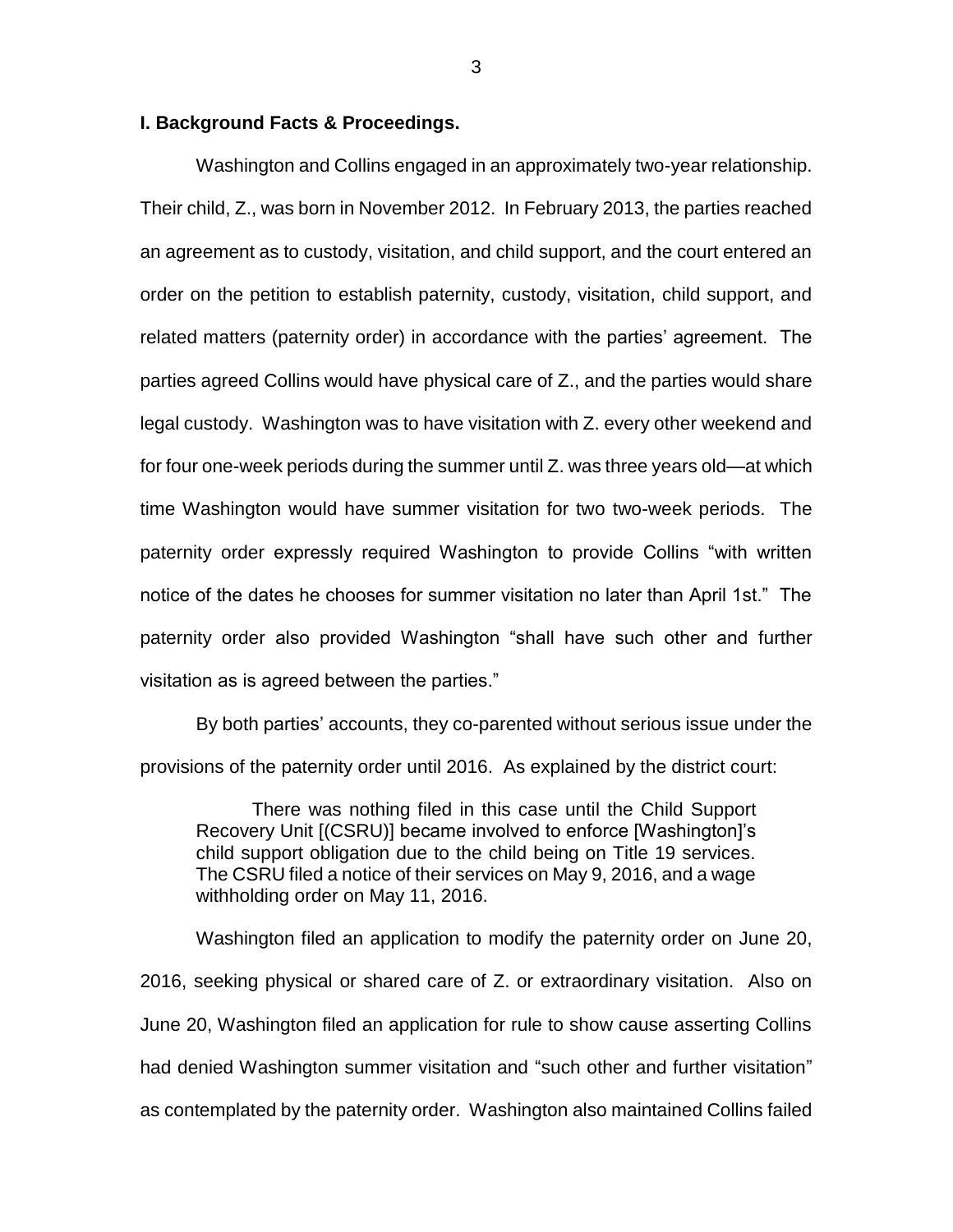to change Z.'s last name in accordance with the paternity order. On July 21, Collins filed an application for rule to show cause, contending Washington failed to maintain health insurance for Z. and failed to provide notice of his summervisitation dates in writing by April 1 of each year as required by the paternity order.

After a hearing held April 18-19, 2017, the district court entered its ruling. The court held there was not a substantial change in circumstances from the time of the paternity order warranting a change in custody of Z., and ordered Z. remain in Collins' physical care. The court did find the circumstances appropriate to modify the visitation and child-support provisions of the paternity order. The court also found Washington in contempt for failing to provide notice of his summer visitation dates to Collins prior to April 1 in 2013, 2014, and 2015 and for failing to maintain health insurance for Z. Washington now appeals.

#### **II. Analysis.**

Washington contends the court erred in maintaining physical care of Z. with Collins, ordering Washington to pay forty percent of his bonus to Collins, finding Washington in willful contempt for failing to provide summer-visitation notice and to maintain Z.'s health insurance, and ordering Washington to pay Collins' attorney fees. Washington also asserts on appeal the district court engaged in "impermissible and unconstitutional racial stereotyping of an educated black male" throughout the proceedings.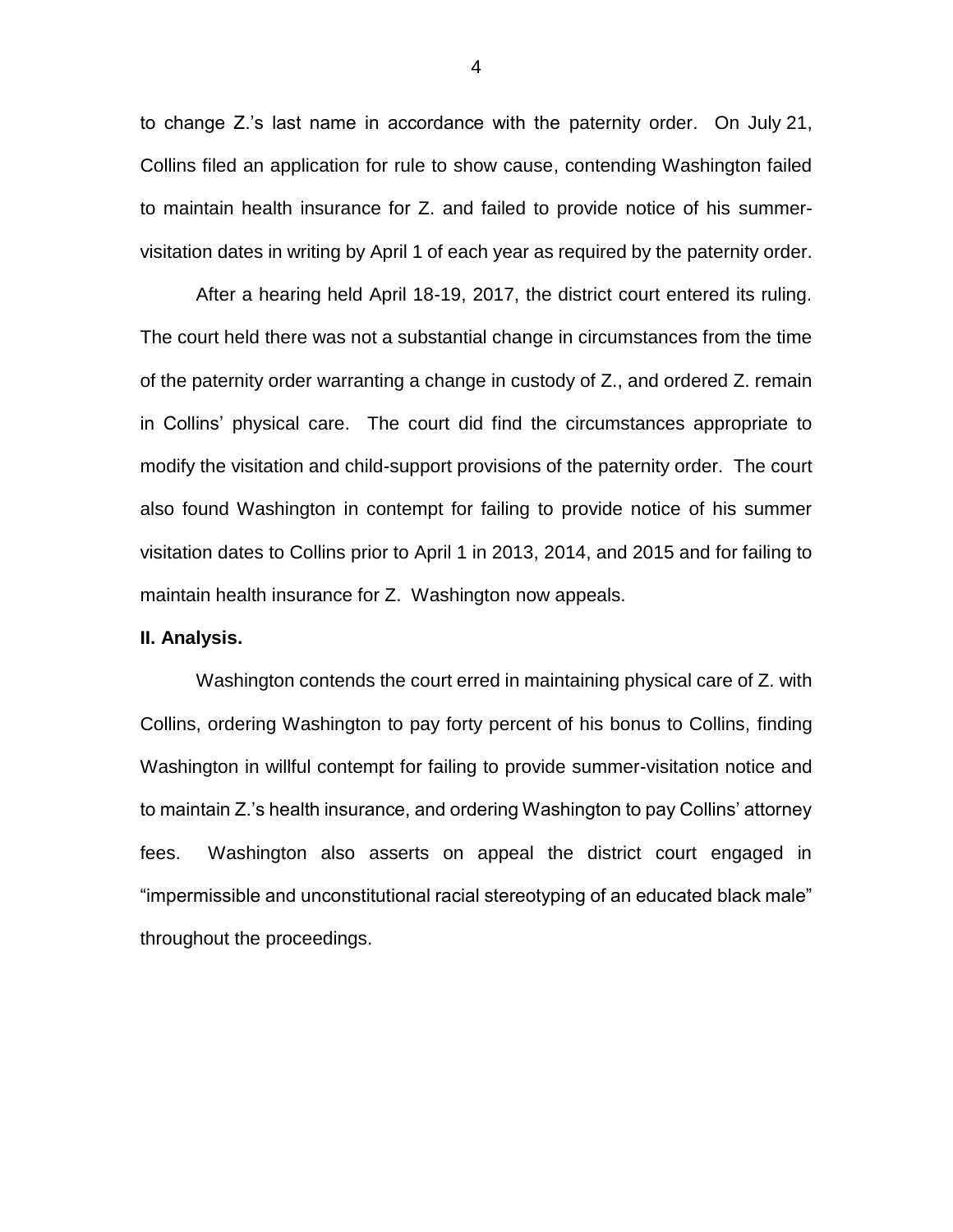# **(1) Custody.**

Washington asserts a substantial change in circumstances based on Collins' refusal of summer visitation, refusal of phone contact with Washington, failure to share health-care and educational information, and refusal to permit additional visitation. Washington maintains the change in circumstances justifies modification of the custody provisions of the paternity order and argues Z. should be placed in his physical care.

We review the district court's custody determinations de novo. Iowa R. App. P. 6.907; *see also Melchiori v. Kooi*, 644 N.W.2d 365, 368 (Iowa Ct. App. 2002). "[W]e give weight to the factual findings of the district court, especially when considering the credibility of witnesses, but we are not bound by them." *McKee v. Dicus*, 785 N.W.2d 733, 736 (Iowa Ct. App. 2010). "Our overriding consideration is the best interests of the child." *Id.* In making custody determinations under Iowa Code chapter 600B (2016), we look to the factors provided in Iowa Code section 598.41(3) as well as our case law. Iowa Code § 600B.40 .

Courts are empowered to modify the custodial terms of a paternity decree only when there has been a substantial change in circumstances since the time of the decree, not contemplated by the court when the decree was entered, which was more or less permanent, and relates to the welfare of the child.

*Melchiori*, 644 N.W.2d at 368. "[T]he parent seeking to change the physical care from the primary custodial parent to the petitioning parent has a heavy burden and must show the ability to offer superior care." *Id.*

Washington contends since the time the paternity order was entered in 2013, Collins has refused him summer visitation and denied his requests for further visitation. In a letter dated April 25, 2016, Washington stated he received no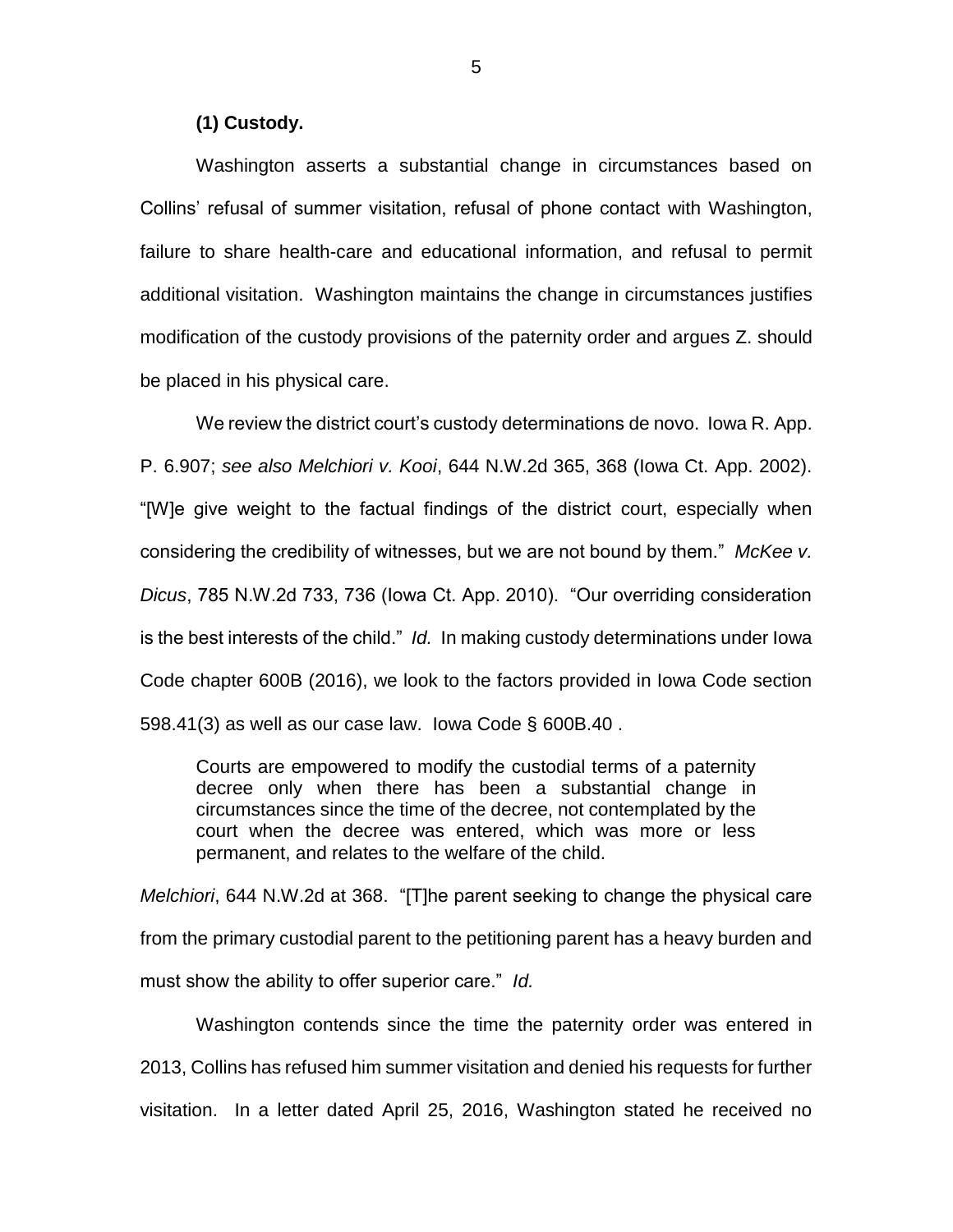summer visitation in 2013, one week in 2014, and one and a half weeks in 2015, and he requested four weeks of summer visitation in 2016. Washington also stated Collins had refused his requests for additional visitation on more than one occasion.

However, Collins stated Washington did not receive four weeks of visitation each summer because he did not request it. She noted even the 2016 notice for summer visitation provided in the April 25 letter was nearly one month late under the terms of the paternity order. Collins explained she preferred to adhere to the terms of the paternity order respecting summer-visitation notice and additional visitation because she learned in her parenting class that failure to follow the paternity order could lead to one parent taking advantage of the other. Washington did not state Collins has refused to allow his regular visitation with Z. pursuant to the paternity order. In fact, Collins stated that on one occasion in April 2016 Washington withheld Z. from Collins after his permitted visitation time was over because she had not yet signed documentation related to changing Z.'s name.

Washington also asserts Collins has refused to communicate with him stating she "stonewalls" him—because she does not answer or return his phone calls. However, Collins explained she has stated she will communicate with Washington only through text message because she wishes to avoid Washington's flirtatious behavior. At the modification hearing, Washington acknowledged there has been flirtatious behavior on his part toward Collins. Moreover, Washington did not state that Collins fails to respond to his text messages, only that she will not return his calls.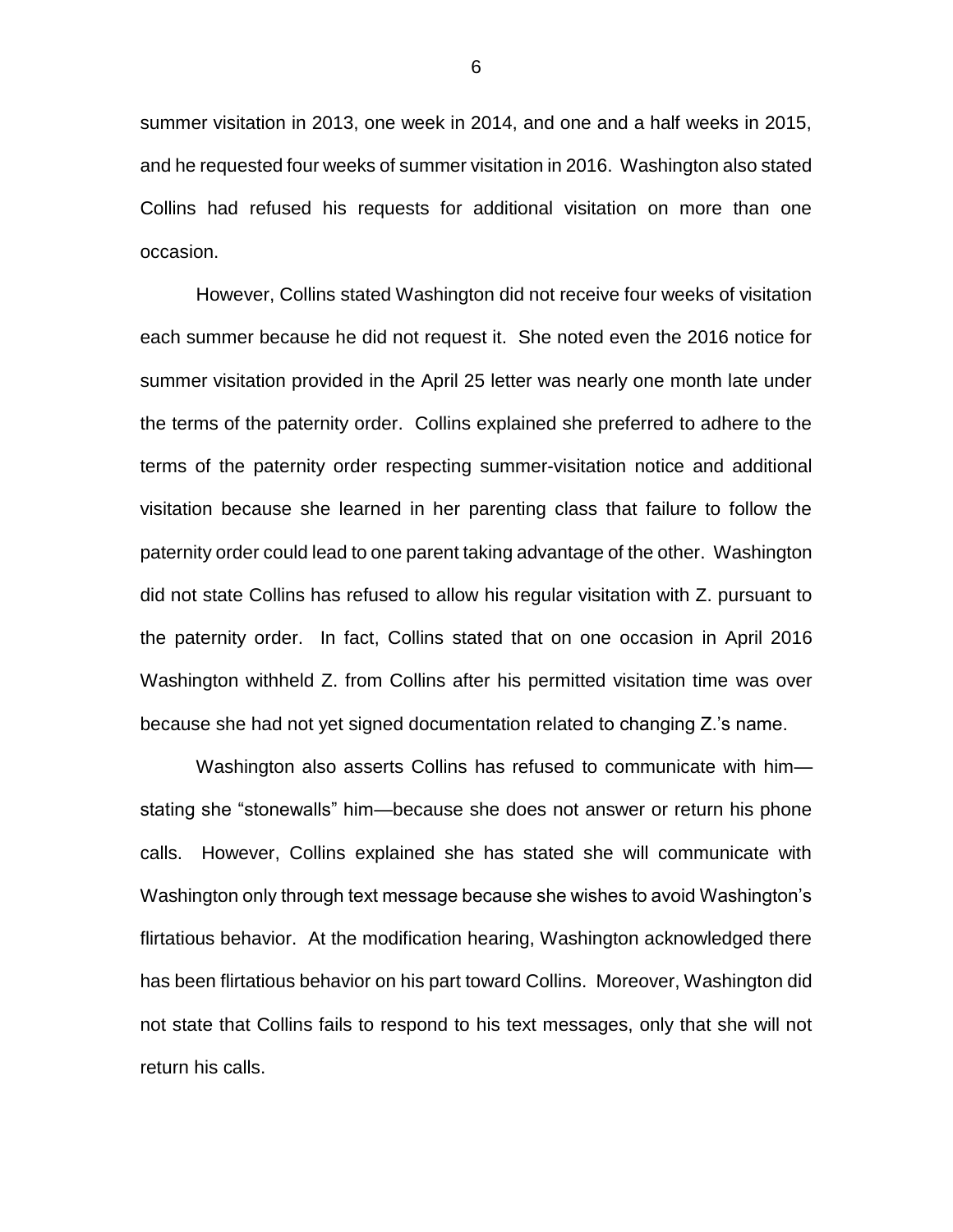Washington also contends Collins has failed to keep him apprised of Z.'s medical information. Collins explained Washington has not asked for Z.'s medical information. Collins stated Z. has gone to the same doctor's office from the time of birth, and she has provided Washington information regarding Z.'s appointments. Collins admitted she has not provided Washington with information regarding Z.'s dental appointments. Collins also admitted she began taking Z. to see a therapist for play therapy in July 2016 and did not inform Washington of this decision.

Last, Washington asserts Collins has not properly supported Z.'s educational development and had not yet enrolled Z. in preschool at the time of the modification hearing. Washington expressed concern that Z.—who was four years old at the time of the modification hearing—did not yet know how to write his name or tie his shoes. Collins stated she works with Z. at home with counting, shapes, colors, practicing writing his name, and learning to tie his shoes. Collins explained she did not enroll Z. for preschool during the previous year because he was still three years old and missed the cut off for enrollment based on his birthday. Collins stated Z. was signed up to begin preschool the following year.

We acknowledge the parties' relationship has been strained, especially during the pendency of these proceedings. An incident occurred on September 9, 2016, while the parties were exchanging Z. for visitation. Washington pushed or swatted Collins' arm as Collins was attempting to take a picture or video of Washington's vehicle. The incident resulted in Collins filing for a temporary protective order on October 25, 2016. Following the incident, the parties began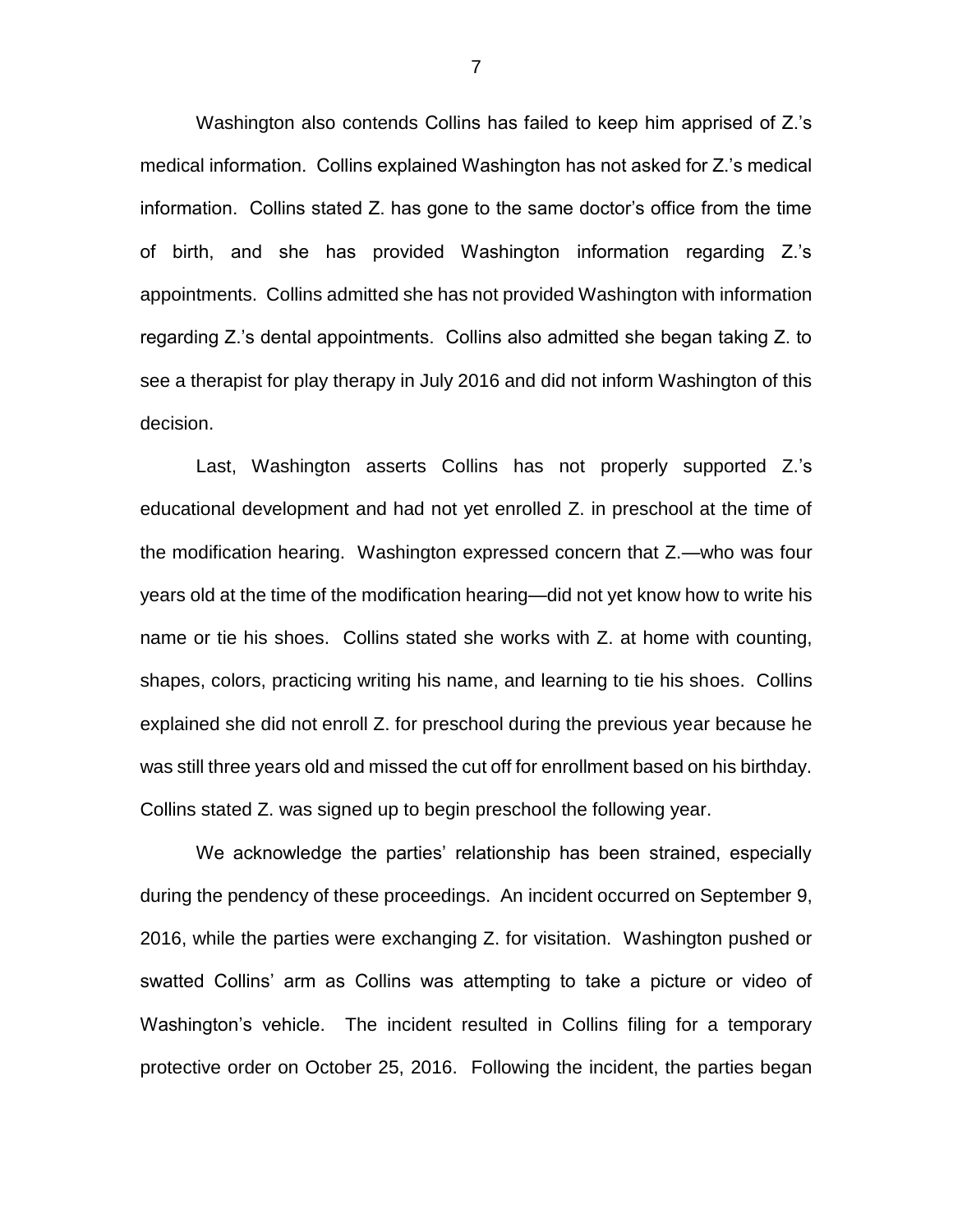exchanging Z. at the police station. Collins stated there have been no other incidents during exchanges, though Washington is frequently late to arrive.

We do not find these contentions support a finding there has been a substantial change of circumstances warranting modification of custody. While Collins' strict adherence to the terms of the paternity order has not provided Washington with maximum time with Z., there is no evidence Collins has violated the visitation terms of the paternity order. Notwithstanding, we encourage every parent to recognize that court orders and decrees fixing visitation terms cannot predict or identify every important life event, and parents should be flexible in changing visitation or care arrangements so the child can attend important life events.

Washington also cannot contend Collins has failed to communicate. The record reflects good communication by Collins via text message, but we agree she should inform Washington of any medical or dental appointments in advance, if possible. The record also reflects both parties provide for the educational development of Z.

Washington has also not shown he has a superior ability to care for Z. While the parties' strained relationship is concerning, the discord between the parties has not had a disruptive effect on Z.'s life such that it constitutes a substantial change in circumstances warranting modification of custody. *See Melchiori*, 644 N.W.2d at 368. It is in Z.'s best interests to remain in the physical care of Collins and to have the maximum possible visitation with Washington. It is also in Z.'s best interests that the parties work together to successfully parent Z., including freely sharing medical-care and educational information, communicating respectfully,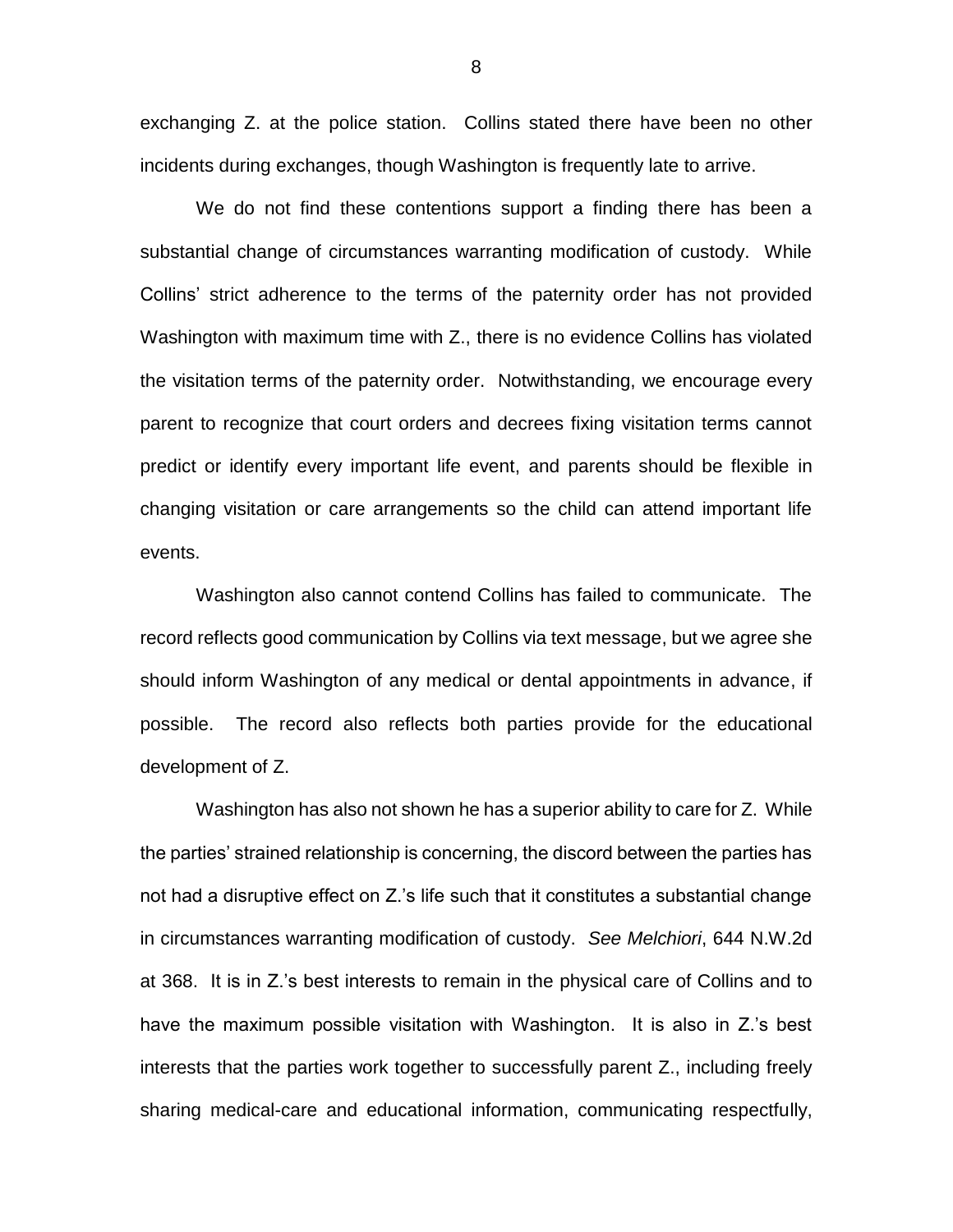following the modified terms of the paternity order, and maintaining proper boundaries in their interactions during exchanges.

In sum, we agree with the district court, physical care should not be modified because Washington has not proved a substantial change of circumstances.

### **(2) Child Support.**

 $\overline{a}$ 

The district court ordered Washington to pay forty percent of his bonus income to Collins in child support after a twenty-five percent reduction of the gross amount towards Washington's income tax liability. $2$  Washington asserts this was improper. Washington contends the order to pay forty percent of his bonus is much higher than typically ordered as reflected by our case law. On our de novo review, *see Markey v. Carney*, 705 N.W.2d 13, 19 (Iowa 2005), we agree. *See In re Marriage of Beecher*, 582 N.W.2d 510, 515 (Iowa 1998) (affirming the order to pay twenty-five percent of any net bonus received for two children, reduced to fifteen percent for one child); *In re Marriage of Allen*, 493 N.W.2d 273, 275-76 (Iowa Ct. App. 1992) (modifying the order to pay approximately forty-eight percent of the net bonus to twenty percent of the total bonus before deductions for four children); *In re Marriage of Peterson-Bayer*, No. 08-1695, 2009 WL 1492717, at \*4 (Iowa Ct. App. May 29, 2009) (modifying the order to require payment of ten percent of a bonus—after reduction of thirty percent for taxes—for the support of one child); *In re Marriage of Moore*, No. 99-0280, 2000 WL 564165, at \*3 (Iowa Ct. App. May 10, 2000) (reducing to ten percent of the gross bonus to be paid for child support for three children).

 $2$  The portion of Washington's bonus was to be paid for child support in addition to \$713.17 per month.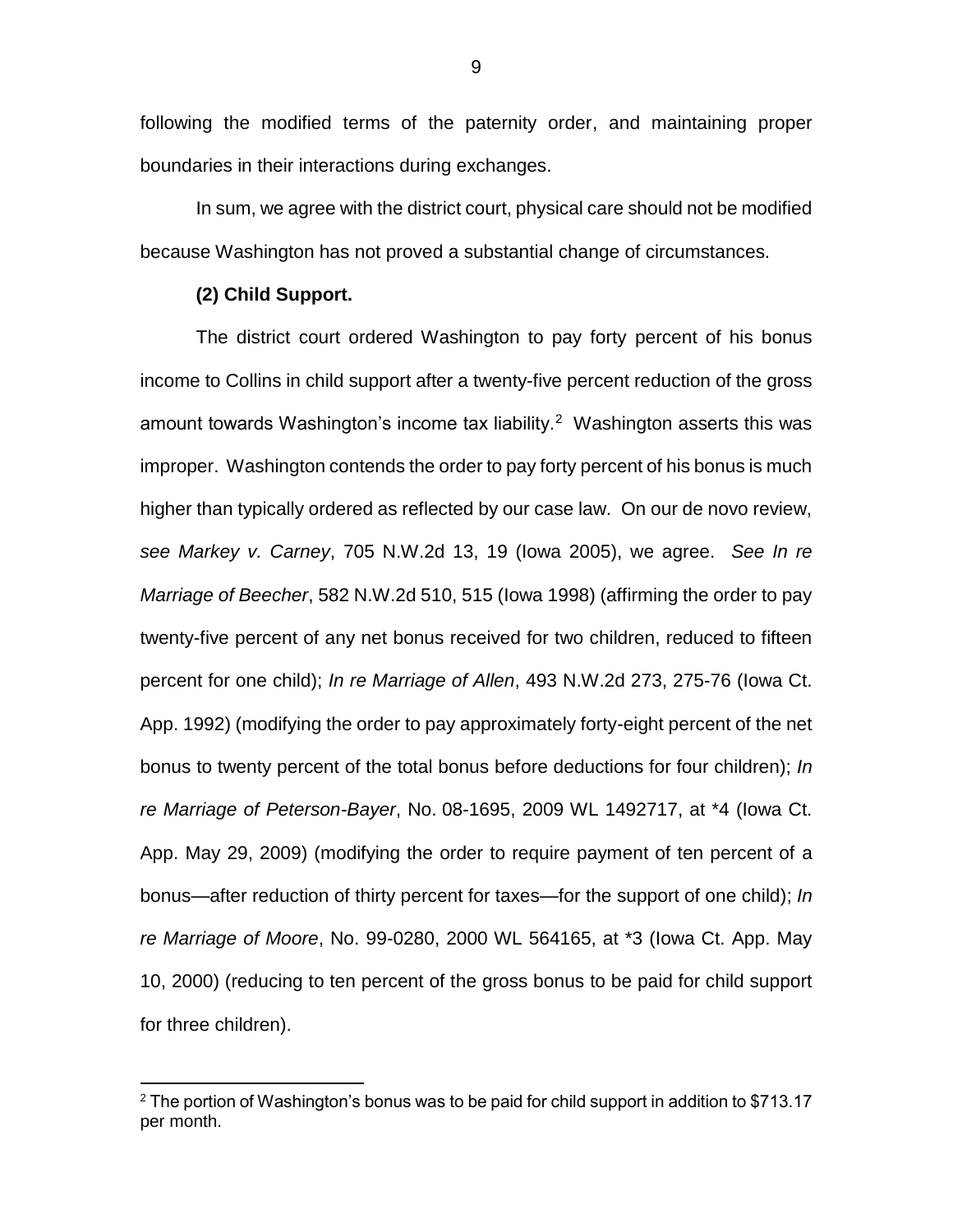We conclude the district court's order respecting the amount of Washington's bonus to be paid for child support was not equitable. The award is greater than other awards previously approved, and fails to take into consideration that Washington has two other children to support. We therefore modify the order and find Washington shall be responsible for paying ten percent of any bonus paid to him after first deducting thirty percent of the gross amount towards his incometax liability.

#### **(3) Contempt.**

Washington also maintains the district court's findings of contempt were improper. Washington's contempt challenges were filed on direct appeal when they should have been filed as a petition for a writ of certiorari. *See* Iowa Code § 665.11 ("No appeal lies from an order to punish for a contempt, but the proceedings may, in proper cases, be taken to a higher court for revision by certiorari."). Although a writ of certiorari challenging the legality of the district court's action is the proper remedy, we proceed to treat the case as if Washington had filed the proper petition. *See* Iowa R. App. P. 6.108 ("If any case is initiated by a notice of appeal, an application for interlocutory appeal, an application for discretionary review, or a petition for writ of certiorari and the appellate court determines another form of review was the proper one, the case shall not be dismissed, but shall proceed as though the proper form of review has been requested.").

"A writ of certiorari lies where a lower board, tribunal, or court has exceeded its jurisdiction or otherwise has acted illegally." *State Pub. Def. v. Iowa Dist. Ct. for Black Hawk Cty.,* 633 N.W.2d 280, 282 (Iowa 2001). "Illegality exists when the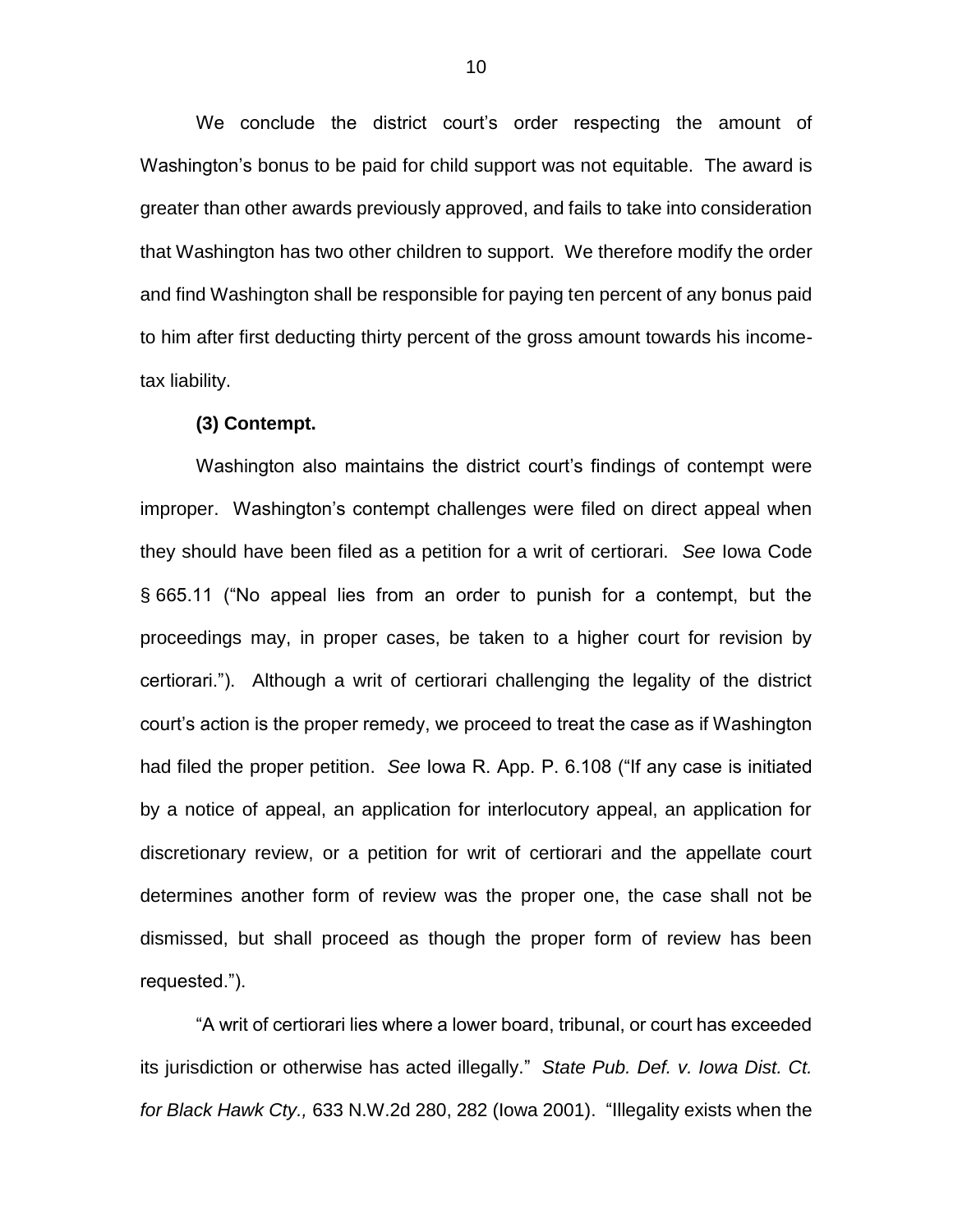court's findings lack substantial evidentiary support, or when the court has not properly applied the law." *Id.* (citation omitted).

We review the district court's contempt findings for correction of errors at law. *State Pub. Def. v. Iowa Dist. Ct. for Story Cty.*, 886 N.W.2d 595, 598 (Iowa 2016). When reviewing for correction of errors at law, we are bound by "the district court's well-supported factual findings" but not its legal conclusions. *State Pub. Def. v. Iowa Dist. Ct. for Clarke Cty.,* 745 N.W.2d 738, 739 (Iowa 2008) (citation omitted). "Because of the quasi-criminal nature of the proceedings, a finding of contempt must be established by proof beyond a reasonable doubt. 'Substantial evidence is such evidence as could convince a rational trier of fact the alleged contemnor is guilty of contempt beyond a reasonable doubt.'" *In re Marriage of Stephens*, 810 N.W.2d 523, 529-30 (Iowa Ct. App. 2012) (citations omitted).

Iowa Code section 600B.37 provides:

If a party fails to comply with or violates the terms or conditions of an order may pursuant to this chapter, the party shall be held in contempt and punished by the court in the same manner and to the same extent as is provided by law for contempt of such court in any other suit or proceeding cognizable by such court.

"A party alleging contempt has the burden to prove the contemner had a duty to obey a court order and willfully failed to perform that duty." *Ary v. Iowa Dist. Ct.*, 735 N.W.2d 621, 624 (Iowa 2007). "If the party alleging contempt can show a violation of a court order, the burden shifts to the alleged contemner to produce evidence suggesting the violation was not willful." *Id.*

In this context a finding of disobedience pursued "willfully" requires evidence of conduct that is intentional and deliberate with a bad or evil purpose, or wanton and in disregard of the rights of others, or *contrary to a known duty*, or unauthorized, coupled with an unconcern whether the contemner had the right or not.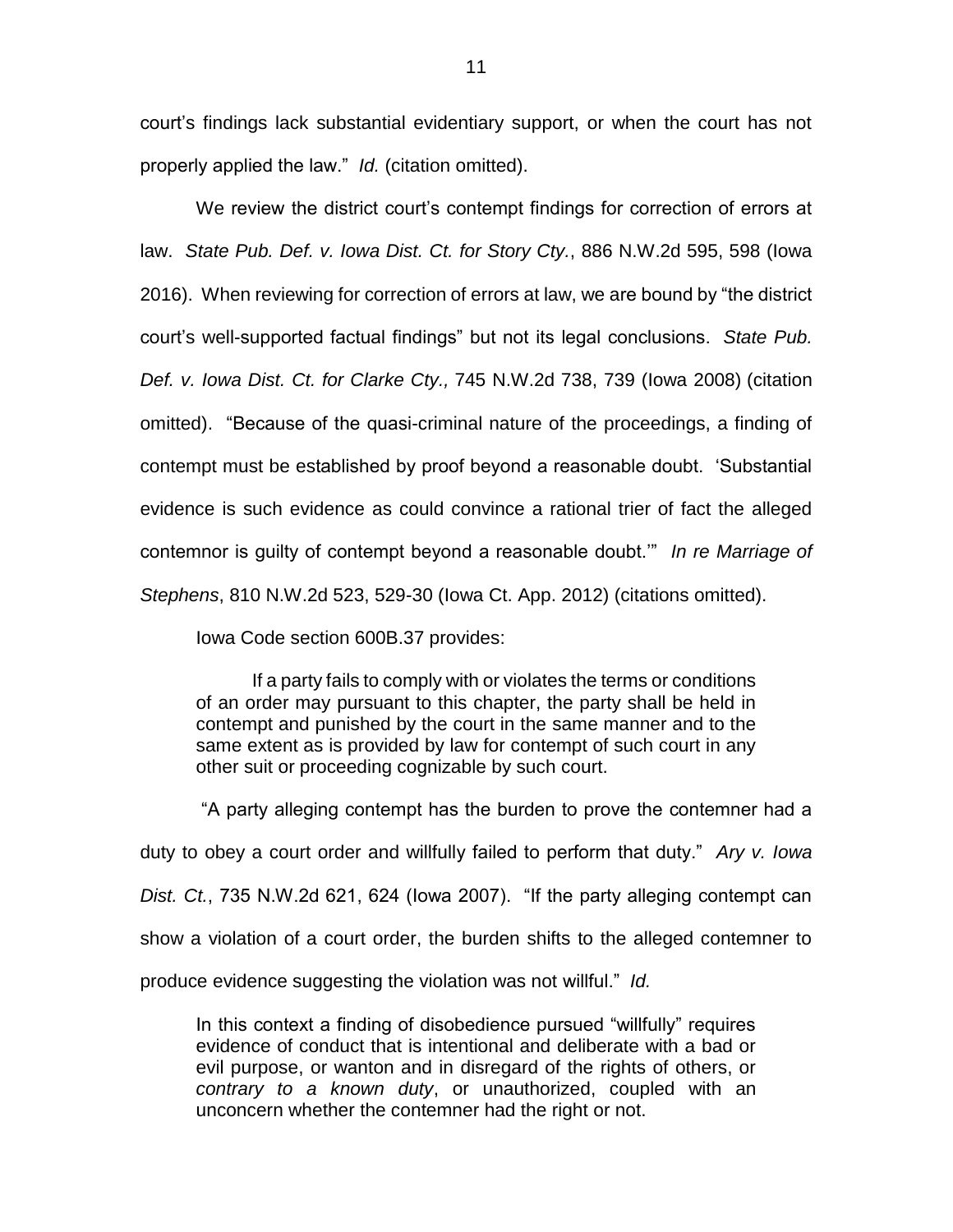*In re Marriage of Schradle*, 462 N.W.2d 705, 709 (Iowa Ct. App. 1990) (citation omitted).

The district court found Washington in contempt for failing to provide written notice of his summer-visitation dates in 2013, 2014, 2015, and 2016, and for failing to maintain health insurance for Z.

Washington first argues the district court erred in finding him in contempt for failure to provide summer-visitation notice as required by the paternity order. As to summer visitation, the paternity order provided Washington "shall provide [Collins] with written notice of the dates he chooses for summer visitation no later than April 1st." Washington did not provide written notice of his summer-visitation dates until the April 25, 2016 letter, which was also provided to Collins past the April 1 deadline.

Washington contends finding him in contempt for failure to provide summervisitation notice is equivalent to finding him in contempt for failure to exercise visitation. To some extent we agree. But the order does not require Washington to exercise visitation and he has not been held in contempt for failure to fully exercise visitation. Rather, the order simply requires that in order to exercise visitation, Washington must provide written notice of his summer-visitation dates prior to April 1 of each year.

We do, however, find the court erred in determining Washington's failure to provide summer-visitation notice rose to the level of contempt. There is not substantial evidence to establish Washington's failure to provide notice was "intentional and deliberate with a bad or evil purpose." *See Schradle*, 462 N.W.2d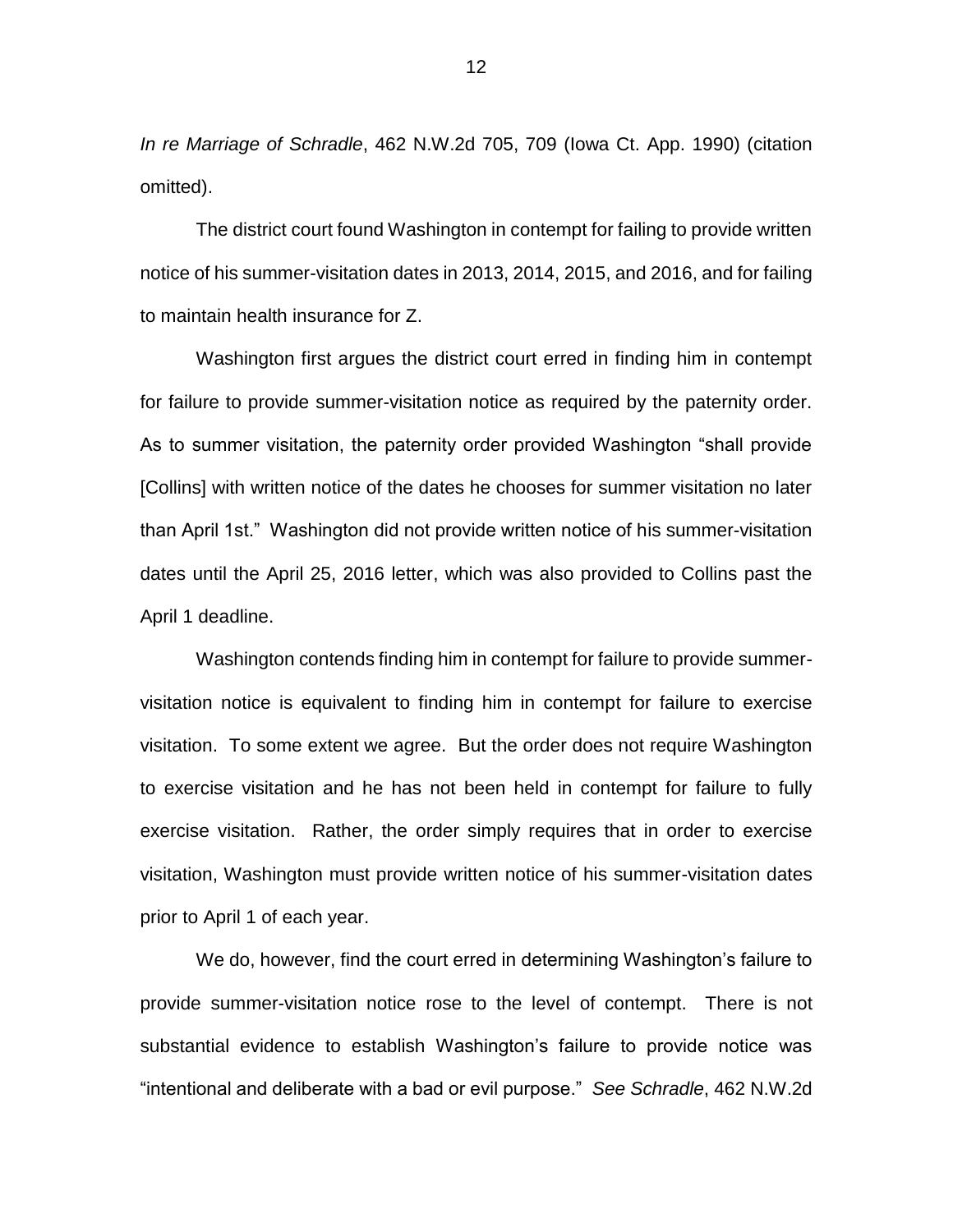at 709. Washington's conduct was to his own detriment because it prevented him from exercising his full summer visitation. While we do not find such conduct constitutes contempt, we also do not find Collins acted inappropriately in failing to provide full summer visitation to Washington when he did not comply with the notice requirements of the paternity decree.

Washington also argues his failure to maintain Z.'s health insurance was not willful because Collins prevented him from adding Z. back to his companyprovided health insurance due to the delay in obtaining a paternity affidavit. The extra steps were necessary to add Z. back to Washington's insurance coverage outside of the open-enrollment period.

The paternity order specifically required Washington to "maintain health insurance for the minor child so long as same is available through his employment at a reasonable cost." Z. was put on Washington's health insurance in 2013 after the paternity order was entered. However, Washington removed Z. from his health insurance approximately one year later. Washington claimed Collins had complained the copays were too high and he and Collins agreed to move Z. to Hawk-I insurance. Collins stated this was false and the idea was Washington's.

Regardless of the parties' conversations, Washington admitted he removed Z. from his health insurance without confirming he was insured through another program:

Q. So when [Z.] was removed from your John Deere Healthcare insurance, were you informed by [Collins] that there was another insurance in place or did you not know if your son had insurance at that time? A. At that time I didn't know if my son had insurance.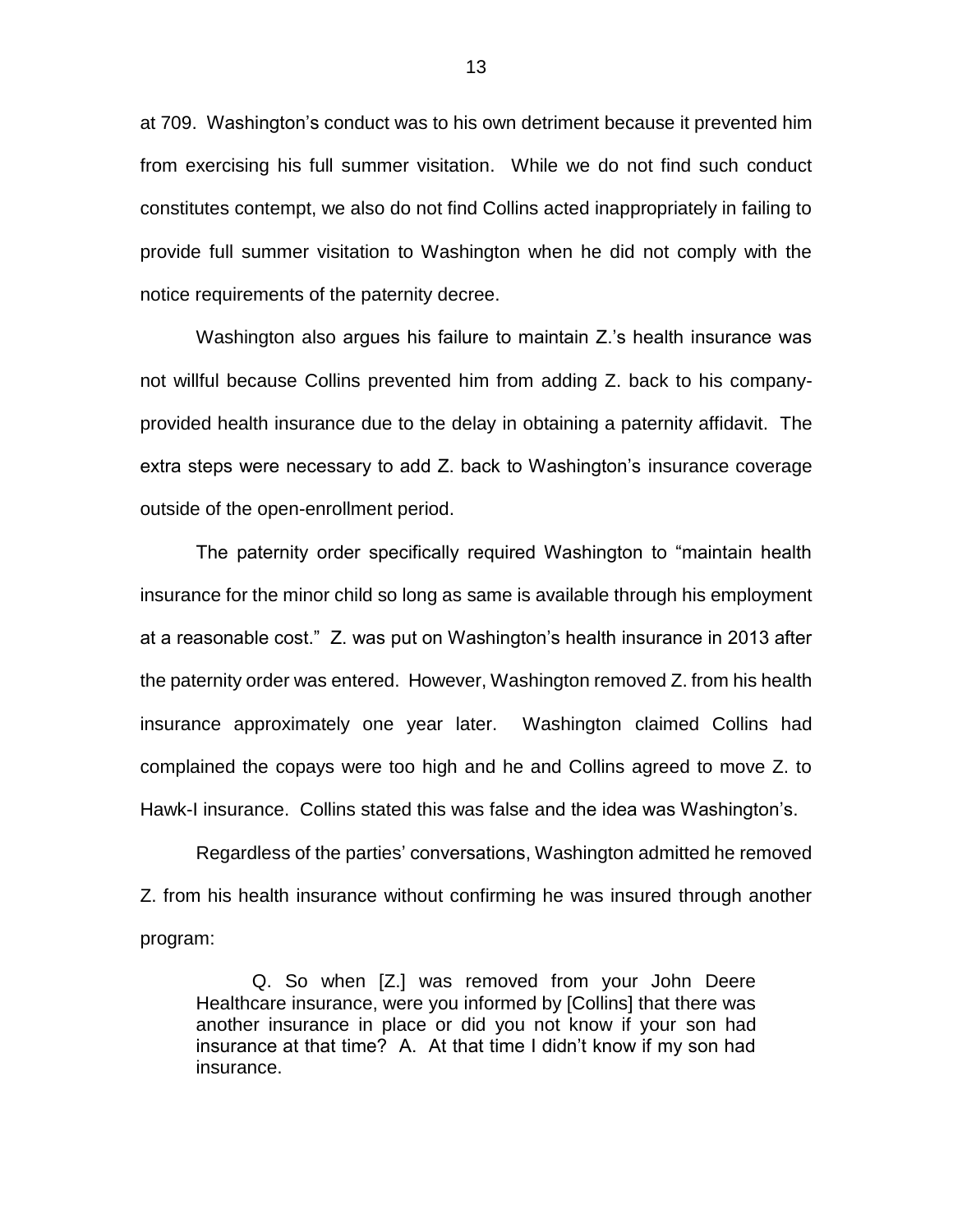Collins testified she was not made aware that Z. was uninsured until she attempted to take him to the doctor and his insurance card was not approved. Washington's removal of Z. from his company health insurance was in violation of the requirements of the paternity order. There is substantial evidence supporting the court's finding Washington in contempt for failure to maintain health insurance for  $Z^3$ 

The several grounds for contempt were raised in one application for rule to show cause. Because we find substantial evidence supports one of the grounds for contempt alleged in the application, we annul the writ of certiorari.

# **(4) Impermissible Stereotyping.**

 $\overline{a}$ 

Throughout his brief on appeal, Washington cites to alleged examples of the court's impermissible stereotyping and bias based on Washington's race and socio-economic status including the court's statements about Washington's flirtatious behavior; the court's order that Washington pay a larger portion of his bonus for child support than is typical in other cases; the court's finding that visitation should be expanded and then the order curtailing it;<sup>4</sup> the court's statements respecting Washington's references to his education and educational goals for the children; and attempts by the court to chill Washington's representation in the rulings made to objections during the modification hearing.

<sup>&</sup>lt;sup>3</sup> We are unable to discern from the court's ruling on the application for modification if the court twice adjudicated Washington in contempt of court or whether it adjudicated Washington in contempt only once but on two grounds.

<sup>&</sup>lt;sup>4</sup> In the ruling on the application for modification, the court found "it is in the best interests of the minor child to modify visitation to increase the contact he has with his father," but also modified the summer-visitation time from four weeks to two.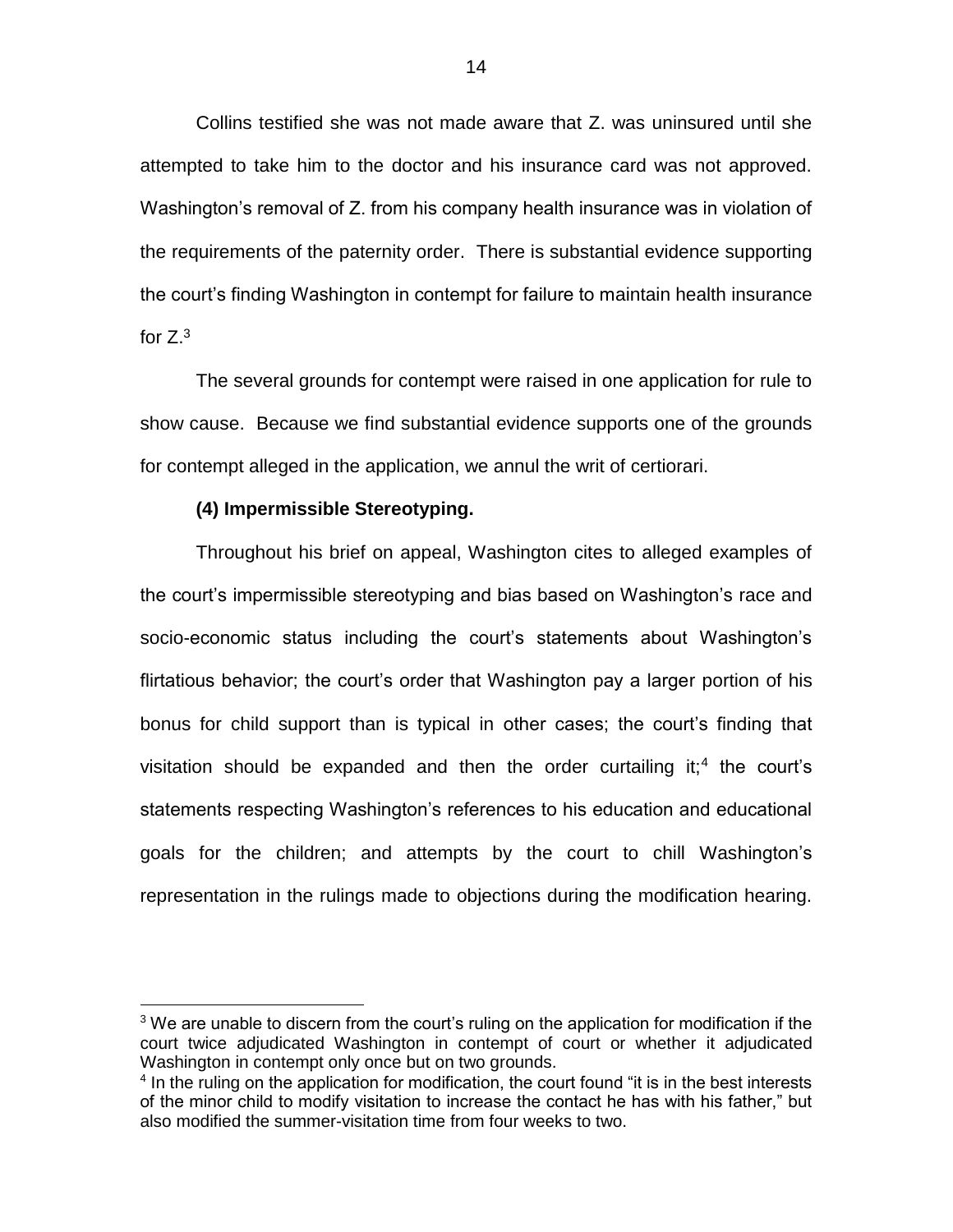We take any complaints of racial bias very seriously and closely examine the record for any such evidence.

On our de novo review of the record, we find no evidence Washington's race, education, or socio-economic status affected the court during these proceedings. The court's statements about and consideration of Washington's admitted flirtatious behavior with Collins were relevant to the reason Collins refused to communicate with Washington other than through text messaging. Further, while we have concluded the court's order respecting the percentage of Washington's bonus to be paid for child support was not equitable, there is simply no evidence the court's determination was based upon impermissible bias.

Washington contends the court's ruling on the application for modification reflects impermissible bias because it limited his visitation with Z. after finding visitation should be expanded. The court did reduce the summer visitation from four weeks to two weeks. However, the court did modify and expand the regular visitation from every other weekend from Friday at 5:00 p.m. to Sunday at 6:00 p.m. to every other weekend from Friday at 6:00 p.m. to Monday at 8:00 a.m. We do not view this ruling as reflecting impermissible bias but rather reflecting consideration of Washington's inability to give timely notice of summer visitation resulting in Washington not receiving any summer visitation in the years of 2013, 2014, 2015, and 2016. This record reveals a parent that was not overly concerned about receiving summer visitation.

Further, read in context, the court's statements regarding Washington's references to time expended on his education and educational goals for the children are critical of Washington, but we view it as the court's effort to explain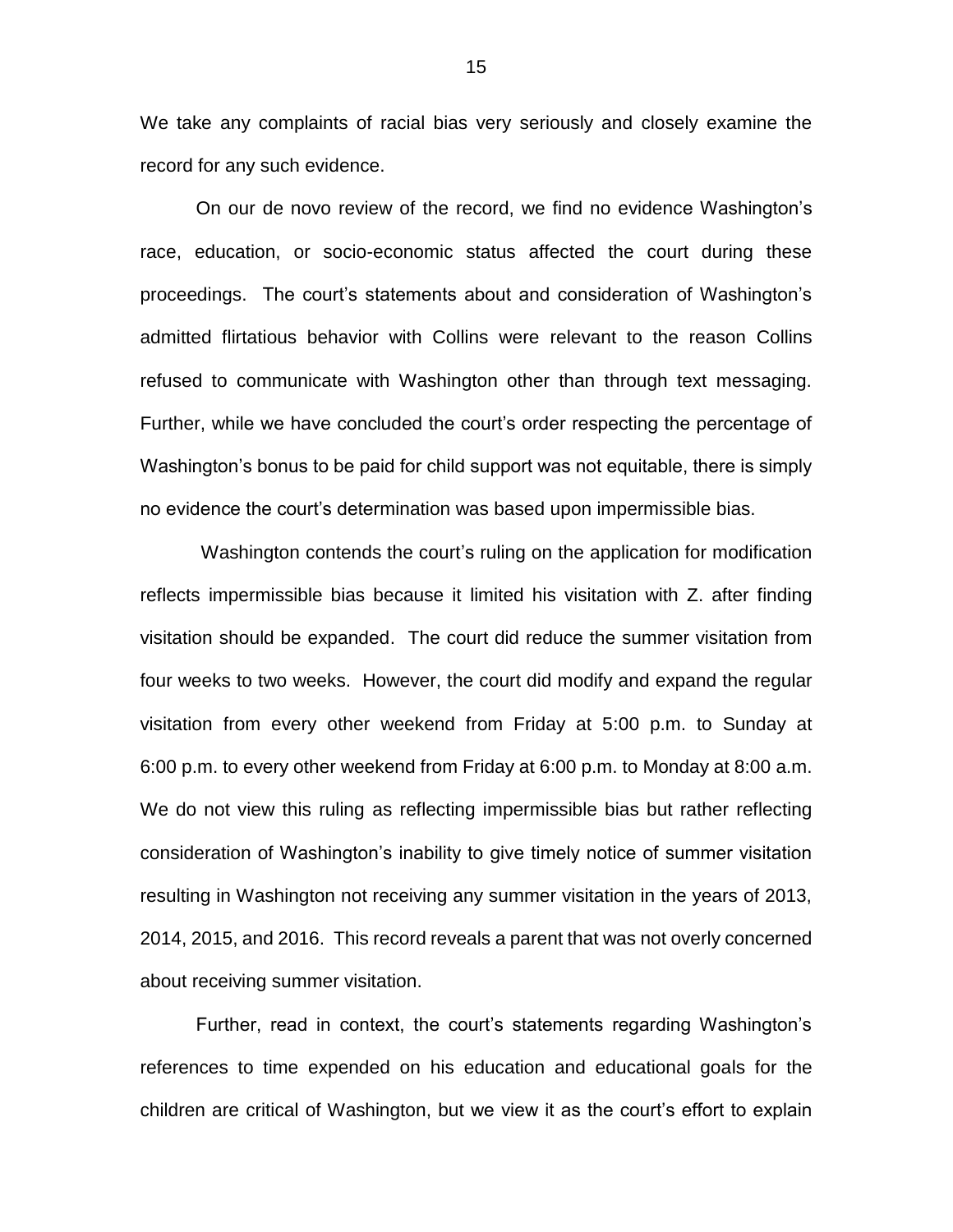that notwithstanding Collins' lower educational achievements, she is still a capable parent. Moreover, we fail to see how the criticism reflects racial bias. Last, our review of the transcript does not indicate the court's rulings on objections were unfair. The court frequently reminded the parties the proceedings were heard in equity and, thus, objections would be noted for consideration by the court.

We find the court appropriately considered the facts at hand and there is no evidence the court relied upon impermissible bias in reaching its determinations in this matter.

#### **(5) Attorney Fees.**

 $\overline{a}$ 

Washington also challenges the court's order that he pay \$5401.25 towards Collins' trial attorney fees. We review the district court's decision to order attorney fees for an abuse of discretion. *In re Marriage of Michael*, 839 N.W.2d 630, 635 (Iowa 2013). "[W]e give the district court considerable discretion in determining whether it should award attorney fees at the district court level." *Id.* at 639.

Iowa Code section 600B.26 provides, "In a proceeding to . . . modify a paternity, custody, or visitation order under this chapter, the court may award the prevailing party reasonable attorney fees." The court ordered "based on the great disparity in income<sup>[5]</sup> and further as a consequence of the finding of contempt, [Washington] shall pay the full amount of [Collins'] attorney fees to defend this action and to prosecute the contempt action."<sup>6</sup> Washington unsuccessfully sought modification of physical care and was not successful in proving Collins guilty of

<sup>&</sup>lt;sup>5</sup> The court found Washington's yearly income to be \$99,552 and Collins' to be \$17,817.80.

<sup>&</sup>lt;sup>6</sup> Collins was entitled to cross-appeal on the issue of attorney fees requested by Collins and not awarded by the district court but did not do so.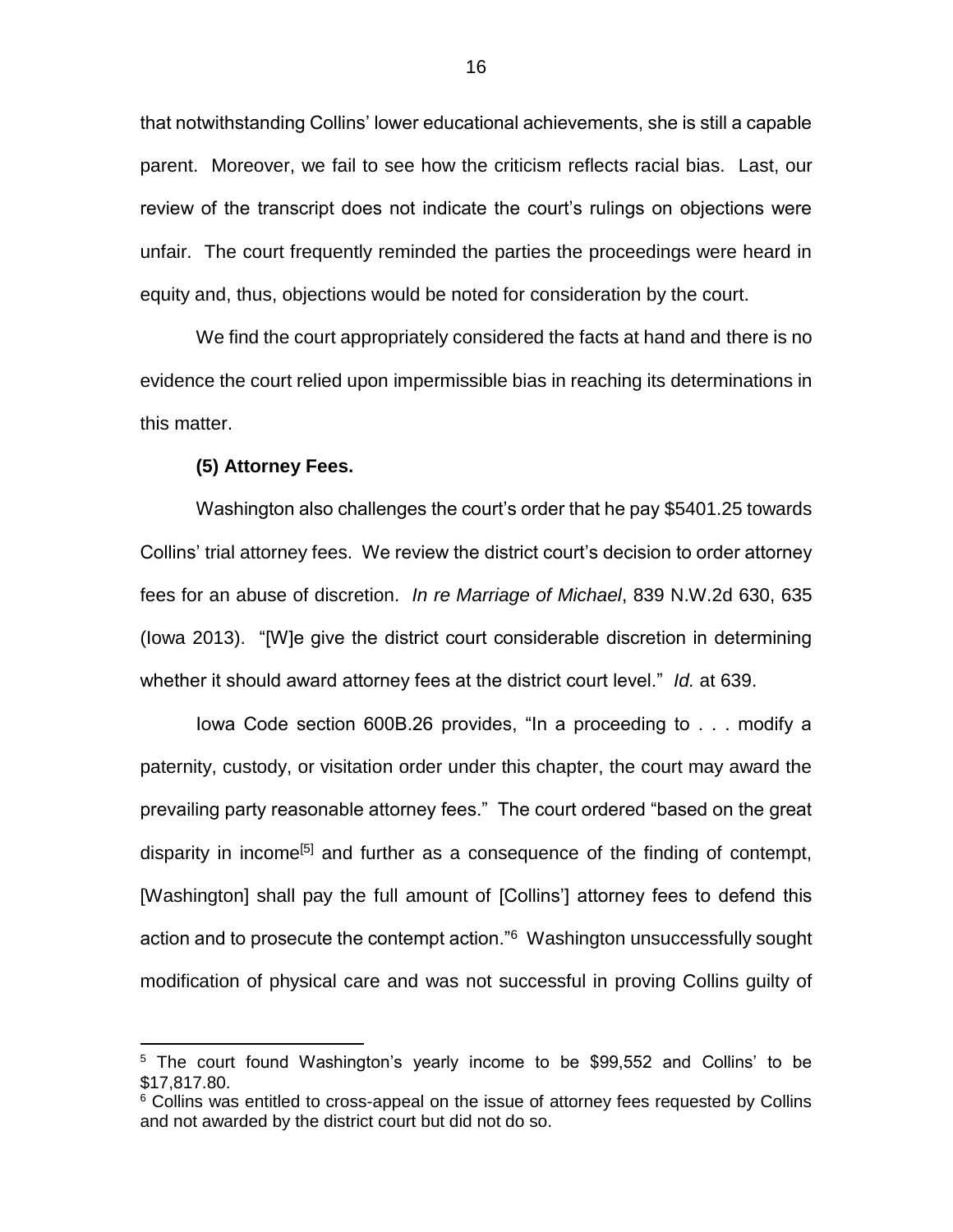contempt. As such, Collins was essentially the prevailing party. We do not find the court abused its considerable discretion in awarding Collins reasonable attorney fees. 7 *See In re Marriage of Grady-Woods*, 577 N.W.2d 851, 854 (Iowa Ct. App. 1998) ("The court should make an attorney fee award which is fair and reasonable in light of the parties' financial positions.").

In its modification ruling, the district court initially stated the attorney-fee award was based on the disparity in the parties' incomes and the findings of contempt. Subsequently, in an order filed post-ruling, the district court amended its attorney-fee ruling to provide "due to the great disparity in the incomes of the parties, [Washington] shall pay \$5401.25 towards the attorney fees of [Collins].<sup>"8</sup> Although we have concluded Washington was not properly cited with contempt for failure to give notice of summer visitation, because the amended attorney-fee ruling was only premised upon the modification action and disparity of incomes, we need not remand for a re-dispositional hearing. Collins was the prevailing party and we agree there is a substantial disparity of incomes. *See Marriage of Michael*, 839 N.W.2d at 639 ("We may also consider whether a party resisting the modification petition was successful, and whether a party has been obliged to

 $\overline{a}$ 

 $7$  We note Washington's contention that the attorney fee award was improper because Collins did not provide an itemization of attorney fees. However, Washington cites no authority for this proposition. *See* Iowa R. App. P. 6.903(2)(g)(3) ("Failure to cite authority in support of an issue may be deemed waiver of that issue.").

<sup>&</sup>lt;sup>8</sup> In its June 26, 2017 order, the district court ordered Washington to pay Collins' attorney fees in the amount listed in Collins' Exhibit J, \$5401.25. Collins subsequently submitted a supplemental affidavit respecting attorney fees on June 26 stating the total amount of attorney fees Collins' was required to pay from the initiation of the instant litigation was \$9145. However, on July 5, 2017, the court entered an order directing Washington to pay only \$5401.25 because the supplemental affidavit did not itemize the hours spent, the dates of service, or the hourly rate charged, and Washington "shall be responsible for are those [fees] that were known and identified at the contested hearing and to which no testimony or argument in resistance thereto was given."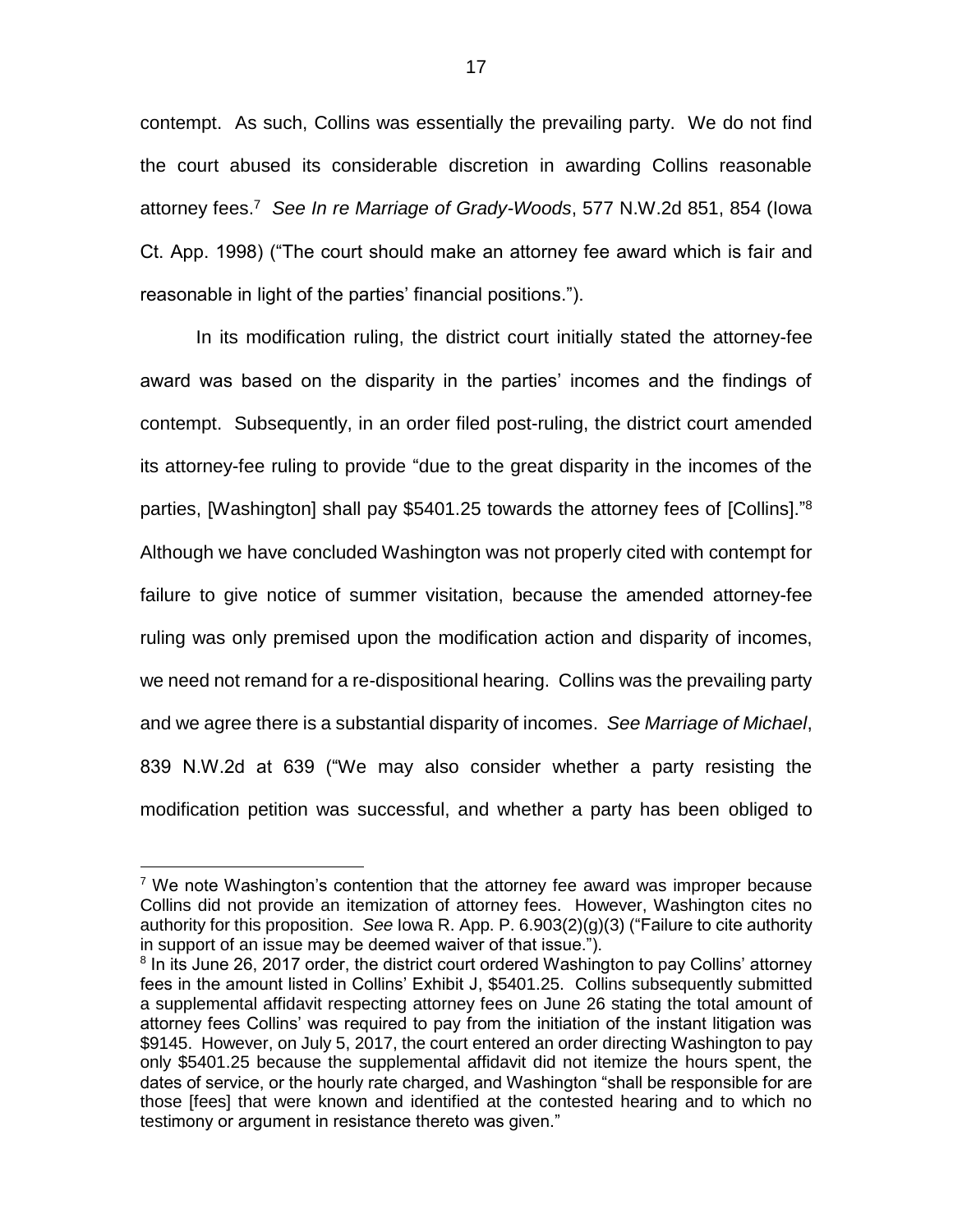defend the trial court's decision on appeal."). The amount of attorney fees awarded is reasonable and we affirm.

#### **(6) Appellate Attorney Fees.**

Last, both parties request appellate attorney fees. "An award of appellate attorney fees is not a matter of right but rests within our discretion." *In re Marriage of Applegate*, 567 N.W.2d 671, 675 (Iowa Ct. App. 1997). "In determining whether to award appellate attorney fees, we consider the needs of the party making the request, the ability of the other party to pay, and whether the party making the request was obligated to defend the decision of the trial court on appeal." *Id.*

While he requests appellate attorney fees, Washington states he did not incur attorney fees on appeal as the legal work on appeal was done pro bono. Thus, we find Washington has no need for appellate attorney fees and deny his request. Washington is unsuccessful on appeal in his request for modification of physical care and is not successful in overturning his contempt adjudication, although we agree one ground for the contempt adjudication was not proved. On consideration of the parties' respective abilities to pay and Washington's limited success on appeal, we order Washington to pay \$2500 of Collins' appellate attorney fees.

#### **III. Conclusion.**

We conclude the district court correctly found no substantial change in circumstances warranting modification of the physical-care of Z. We do, however, find the court's order respecting the portion of Washington's bonus for child support was not equitable, and modify the provision in accordance with this opinion. We find the court did not err in determining Washington was in contempt for violation